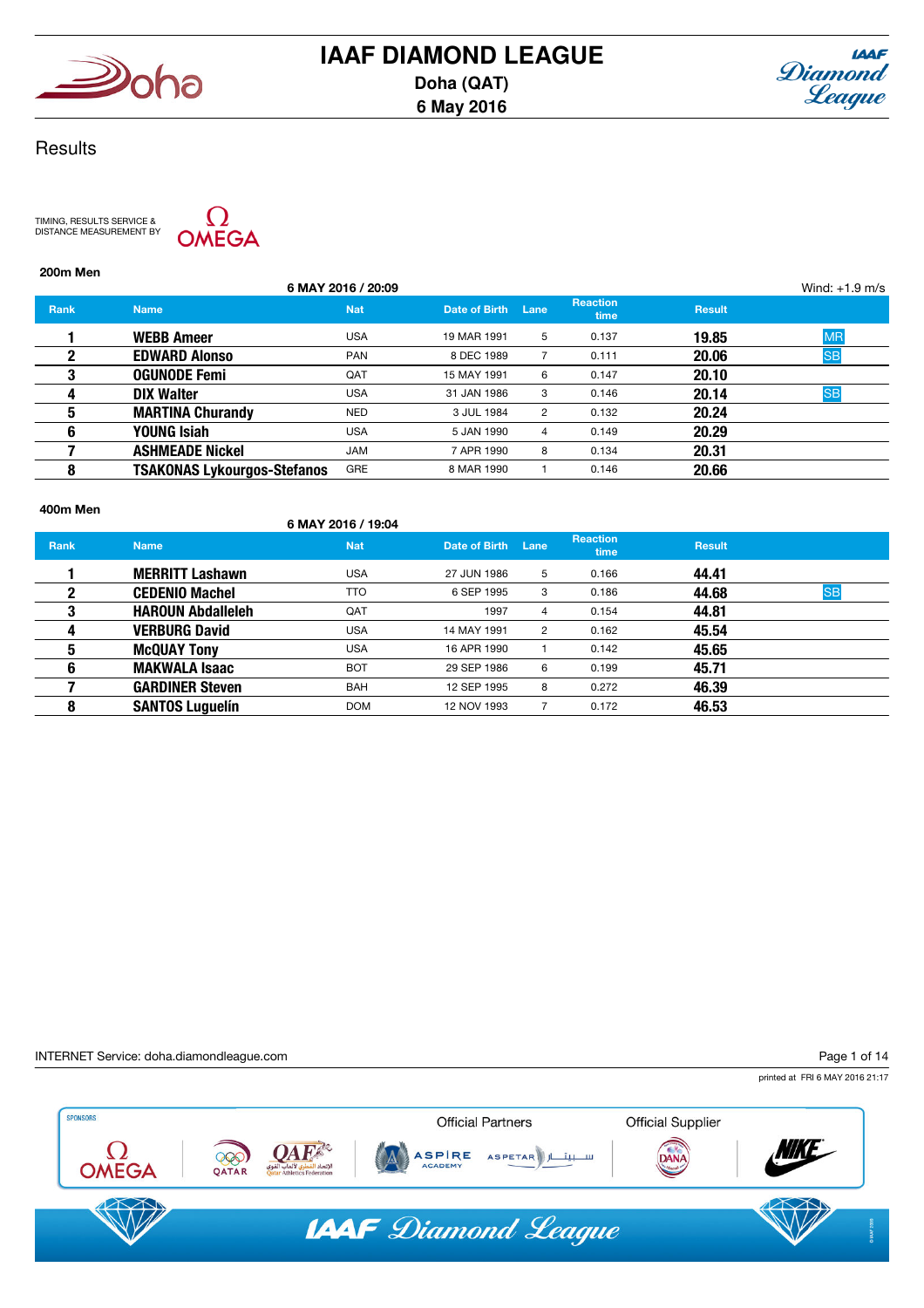



## **Results**

## 1500m Men 6 MAY 2016 / 19:25 **Rank Name Name Nat Nat Date of Birth Order Result** Result 1 KIPROP Asbel KEN 30 JUN 1989 13 3:32.15 WL **2 MANANGOI Elijah Motonei** KEN 5 JAN 1993 12 3:33.67 **3 KIPLAGAT Silas** KEN 20 AUG 1989 11 3:33.86 **4** BIRGEN Bethwell **KEN 6 AUG 1988** 7 3:33.94 **5 MOUHYADIN Abdi Waiss Bullet Bullet Bullet Bullet Bullet 3 JUL 1996 3** 3:34.55 3:34.55 PB **6 WOTE Aman ETH 18 APR 1984 10 3:34.58 <mark>SB</mark> 7** BIWOTT Robert **KEN EXAM 28 JAN 1996** 9 3:34.68 8 KIBET Vincent **KEN** KEN 6 MAY 1991 8 3:34.81 **9 HLASELO Dumisane** RSA 8 JUN 1989 1 3:36.65 SB 10 **MOUSAB Adam Ali** QAT 17 APR 1995 2 3:36.67 PB 11 WOLDE Dawit **ETH** 19 MAY 1991 4 3:36.95 **12 GREGSON Ryan AUS** AUS 26 APR 1990 5 3:40.69 KIVUVA Jackson Mumbwa KEN 11 AUG 1989 14 DNF MIKHOU Alsadik BRN 25 JUL 1990 6 DNF ROTICH Andrew Kiptoo KEN 24 DEC 1987 15 DNF

Intermediate times:: 400m 54.83 ROTICH Andrew Kiptoo (KEN) 800m 1:51.34 ROTICH Andrew Kiptoo (KEN) 1200m 2:49.54 KIPROP Asbel (KEN)

INTERNET Service: doha.diamondleague.com

Page 2 of 14

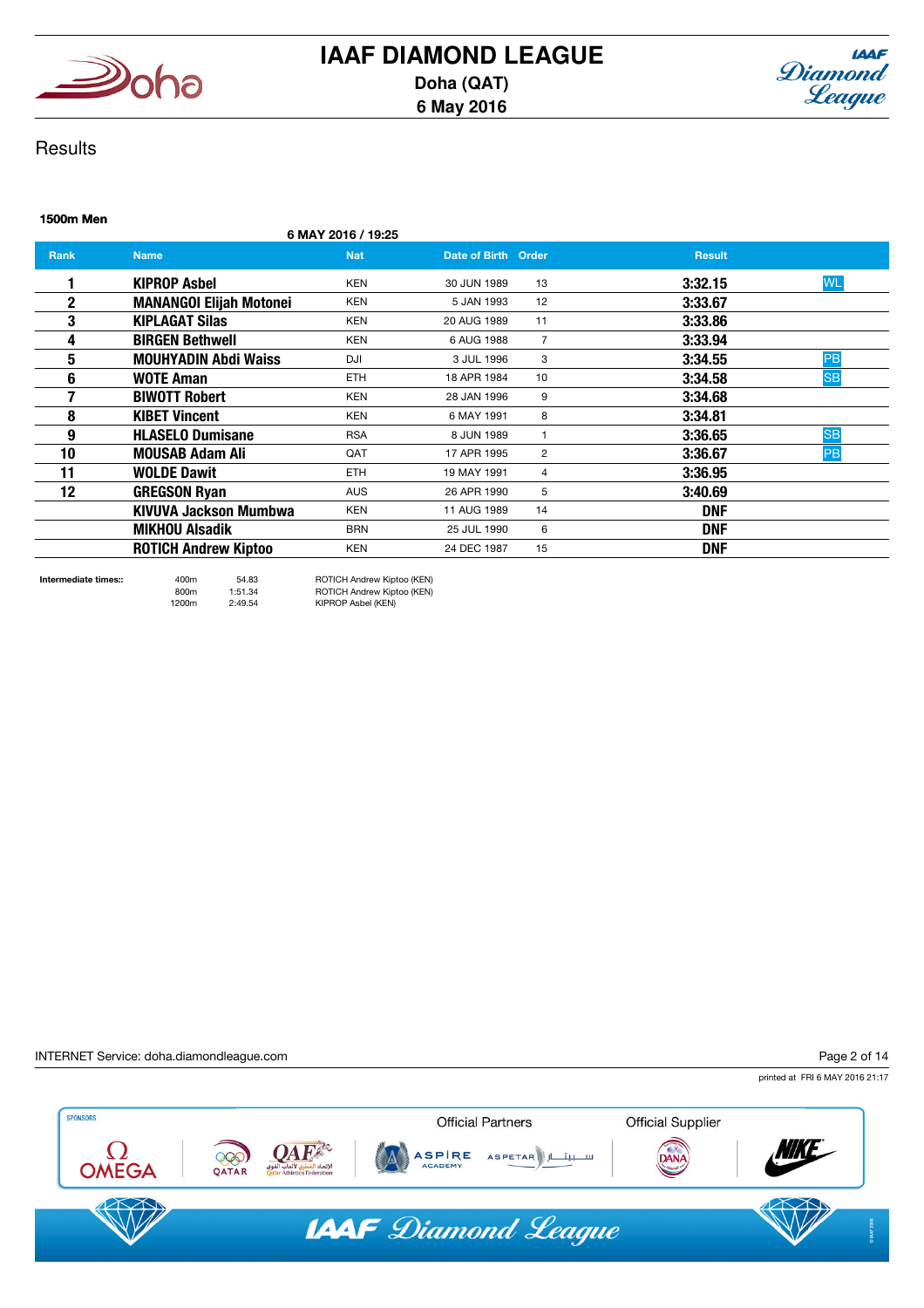



## **Results**

## 3000m Steeplechase Men

6 MAY 2016 / 19:50

| Rank        | <b>Name</b>                    | <b>Nat</b> | Date of Birth Order |                | <b>Result</b>        |  |
|-------------|--------------------------------|------------|---------------------|----------------|----------------------|--|
|             | <b>KIPRUTO Consesius</b>       | <b>KEN</b> | 8 DEC 1994          | 15             | <b>WL</b><br>8:05.13 |  |
| $\mathbf 2$ | <b>BIRECH Jairus Kipchoge</b>  | <b>KEN</b> | 14 DEC 1992         | 14             | 8:08.28              |  |
| 3           | <b>KIBIWOTT Abraham</b>        | <b>KEN</b> | 4 JUN 1996          | $\overline{4}$ | 8:09.25<br>PB        |  |
| 4           | <b>KOECH John</b>              | <b>BRN</b> | 23 AUG 1995         | 6              | <b>PB</b><br>8:09.62 |  |
| 5           | <b>KIPYEGO Barnabas</b>        | <b>KEN</b> | 12 JUN 1995         | 2              | PB<br>8:10.11        |  |
| 6           | <b>KEMBOI Clement Kimutai</b>  | <b>KEN</b> | 10 FEB 1992         | 11             | PB<br>8:10.65        |  |
| 7           | <b>KOECH Paul Kipsiele</b>     | <b>KEN</b> | 10 NOV 1981         | 12             | 8:15.69              |  |
| 8           | <b>MUTAI Abel Kiprop</b>       | <b>KEN</b> | 2 OCT 1988          | 8              | <b>SB</b><br>8:16.84 |  |
| 9           | <b>KIPSANG Lawrence Kemboi</b> | <b>KEN</b> | 15 JUN 1993         | 17             | 8:17.79<br>PB        |  |
| 10          | <b>TSENOV Mitko</b>            | <b>BUL</b> | 13 JUN 1993         | 9              | 8:21.34              |  |
| 11          | <b>ISMAIL IBRAHIM Mohamed</b>  | DJI        | 1997                | 3              | <b>NR</b><br>8:23.77 |  |
| 12          | <b>KEMBOI Ezekiel</b>          | <b>KEN</b> | 25 MAY 1982         | 16             | 8:31.18              |  |
| 13          | YEGO Hillary Kipsang           | <b>KEN</b> | 2 APR 1992          | 10             | 8:33.52              |  |
| 14          | YOUSIF Abdalla Targan          | <b>SUD</b> | 28 SEP 1996         | $\mathbf{1}$   | <b>SB</b><br>8:38.82 |  |
|             | <b>EZZINE Hamid</b>            | <b>MAR</b> | 5 OCT 1983          | 5              | DNF                  |  |
|             | <b>NGANGA Bernard</b>          | <b>KEN</b> | 1985                | 18             | <b>DNF</b>           |  |
|             | <b>SIGUENI Hicham</b>          | <b>MAR</b> | 30 JAN 1993         | $\overline{7}$ | <b>DNF</b>           |  |
|             | <b>TALEB Brahim</b>            | <b>MAR</b> | 16 FEB 1985         | 13             | <b>DNF</b>           |  |

Intermediate times:: 1000m 2:39.40 NGANGA Bernard (KEN)

2000m 5:20.00 KIPSANG Lawrence Kemboi (KEN)

#### 110m Hurdles Men

|             |                         | 6 MAY 2016 / 20:34 |               |                |                         |               | Wind: $+1.4$ m/s |
|-------------|-------------------------|--------------------|---------------|----------------|-------------------------|---------------|------------------|
| <b>Rank</b> | <b>Name</b>             | <b>Nat</b>         | Date of Birth | Lane           | <b>Reaction</b><br>time | <b>Result</b> |                  |
|             | <b>McLEOD Omar</b>      | <b>JAM</b>         | 25 APR 1994   | 4              | 0.131                   | 13.05         | <b>WL</b>        |
|             | <b>PARCHMENT Hansle</b> | <b>JAM</b>         | 17 JUN 1990   |                | 0.127                   | 13.10         | <b>SB</b>        |
| 3           | <b>ORTEGA Orlando</b>   | <b>ESP</b>         | 29 JUL 1991   | 6              | 0.118                   | 13.12         |                  |
| 4           | <b>OLIVER David</b>     | <b>USA</b>         | 24 APR 1982   | 3              | 0.140                   | 13.16         | <b>SB</b>        |
| 5           | <b>BASCOU Dimitri</b>   | <b>FRA</b>         | 20 JUL 1987   | $\overline{2}$ | 0.153                   | 13.33         |                  |
| 6           | <b>MERRITT Aries</b>    | <b>USA</b>         | 24 JUL 1985   | 5              | 0.125                   | 13.37         | <b>SB</b>        |
|             | <b>ADAMS Spencer</b>    | <b>USA</b>         | 10 SEP 1989   | 8              | 0.124                   | 13.44         | <b>SB</b>        |
| 8           | <b>ALKANA Antonio</b>   | <b>RSA</b>         | 12 APR 1990   |                | 0.139                   | 13.50         |                  |
|             |                         |                    |               |                |                         |               |                  |

INTERNET Service: doha.diamondleague.com

Page 3 of 14

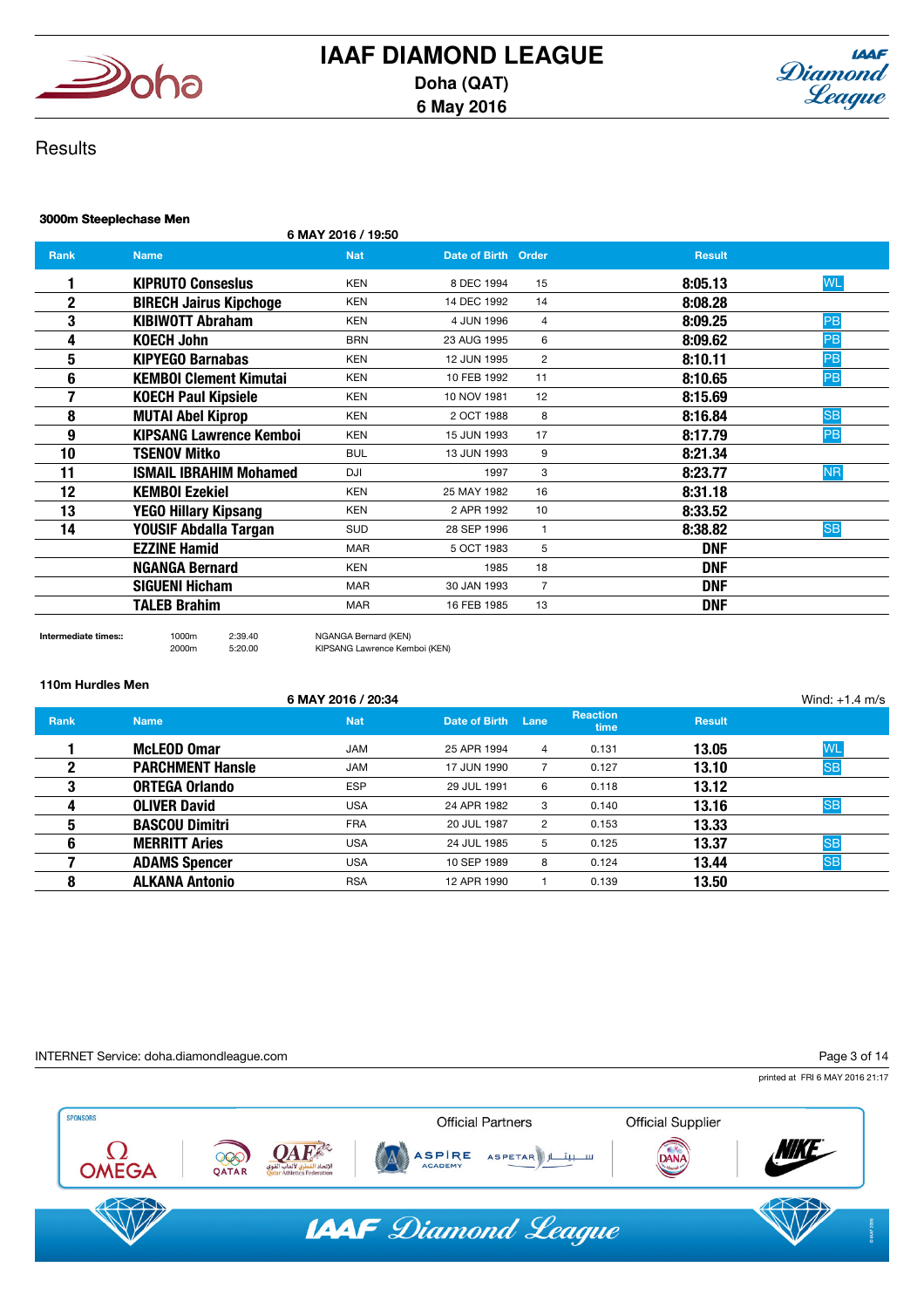



## **Results**

#### High Jump Men

|      |                             | 6 MAY 2016 / 18:45 |                     |   |               |           |
|------|-----------------------------|--------------------|---------------------|---|---------------|-----------|
| Rank | <b>Name</b>                 | <b>Nat</b>         | Date of Birth Order |   | <b>Result</b> |           |
|      | <b>KYNARD Erik</b>          | <b>USA</b>         | 3 FEB 1991          | 6 | 2.33          | <b>WL</b> |
|      | <b>ZHANG Guowei</b>         | <b>CHN</b>         | 4 JUN 1991          |   | 2.31          | <b>SB</b> |
| 3    | <b>FASSINOTTI Marco</b>     | ITA                | 29 APR 1989         | 3 | 2.29          |           |
| Д    | <b>GRABARZ Robbie</b>       | <b>GBR</b>         | 3 OCT 1987          | 5 | 2.29          |           |
| 5    | <b>DROUIN Derek</b>         | CAN                | 6 MAR 1990          | 8 | 2.29          | <b>SB</b> |
| 6    | <b>THOMAS Donald</b>        | <b>BAH</b>         | <b>JUL 1984</b>     | 4 | 2.29          | <b>SB</b> |
|      | <b>BARSHIM Mutaz Essa</b>   | QAT                | 24 JUN 1991         | 9 | 2.26          |           |
| 8    | <b>WILLIAMS Jesse</b>       | <b>USA</b>         | 27 DEC 1983         | 2 | 2.19          |           |
| 9    | <b>BARSHAM Muamer Aissa</b> | QAT                | 3 JAN 1994          |   | 2.15          |           |

|         |                     | 2.10                     | 2.15                     | 2.19     | 2.23                     | 2.26                     | 2.29       | 2.31                     | 2.33 | 2.35 |  |
|---------|---------------------|--------------------------|--------------------------|----------|--------------------------|--------------------------|------------|--------------------------|------|------|--|
|         | <b>KYNARD E</b>     | $\overline{\phantom{0}}$ | $\circ$                  |          | $\Omega$                 | $\circ$                  | o          | $\circ$                  | XO   |      |  |
|         | ZHANG G             | $\overline{\phantom{0}}$ | $\circ$                  | $\circ$  | $\circ$                  | XO                       | $\circ$    | $\circ$                  | XXX  |      |  |
| $\cdot$ | <b>FASSINOTTI M</b> | $\overline{\phantom{0}}$ | $\,$                     | $\Omega$ | $\circ$                  | XO                       | XO         | <b>XXX</b>               |      |      |  |
|         | <b>GRABARZ R</b>    | $\sim$                   | $\overline{\phantom{a}}$ | XO       | $\Omega$                 | XXO                      | XO         | XXX                      |      |      |  |
|         | DROUIN D            | $\overline{\phantom{0}}$ | $\circ$                  | $\Omega$ | $\Omega$                 | $\overline{\phantom{a}}$ | XXO        | XXX                      |      |      |  |
|         | THOMAS D            | $\circ$                  | $\overline{\phantom{a}}$ | $\Omega$ | $\overline{\phantom{a}}$ | XXO                      | XXO        | $\overline{\phantom{a}}$ | XXX  |      |  |
|         | <b>BARSHIM ME</b>   | $\overline{\phantom{0}}$ | $\,$                     | $\Omega$ | $\circ$                  | $\circ$                  | <b>XXX</b> |                          |      |      |  |
|         | <b>WILLIAMS J</b>   | $\overline{\phantom{0}}$ | $\circ$                  | $\Omega$ | <b>XXX</b>               |                          |            |                          |      |      |  |
|         | <b>BARSHAM MA</b>   | $\circ$                  | XXO                      | XXX      |                          |                          |            |                          |      |      |  |

#### Triple Jump Men

## 6 MAY 2016 / 19:50

| <b>Rank</b> | <b>Name</b>             |       |          | <b>Nat</b>              |          | Date of Birth Order |          |                           |          |                          |          | <b>Result</b> |          |           |  |
|-------------|-------------------------|-------|----------|-------------------------|----------|---------------------|----------|---------------------------|----------|--------------------------|----------|---------------|----------|-----------|--|
|             | <b>TAYLOR Christian</b> |       |          | <b>USA</b>              |          | 18 JUN 1990         |          | 9                         |          |                          |          | 17.23         |          | <b>WL</b> |  |
| $\mathbf 2$ | <b>DONG Bin</b>         |       |          | <b>CHN</b>              |          | 22 NOV 1988         |          | 8                         |          |                          |          | 17.07         |          | <b>SB</b> |  |
| 3           | <b>COPELLO Alexis</b>   |       |          | <b>CUB</b>              |          | 12 AUG 1985         |          | 5                         |          |                          |          | 16.98         |          |           |  |
| 4           | <b>VALIYEV Roman</b>    |       |          | KAZ                     |          | 27 MAR 1984         |          | 2                         |          |                          |          | 16.77         |          |           |  |
| 5           | <b>OKE Tosin</b>        |       |          | <b>NGR</b>              |          | 1 OCT 1980          |          | 6                         |          |                          |          | 16.73         |          | <b>SB</b> |  |
| 6           | <b>LAINE Samyr</b>      |       |          | HAI                     |          | 17 JUL 1984         |          |                           |          |                          |          | 16.64         |          |           |  |
|             | <b>TAMGHO Teddy</b>     |       |          | <b>FRA</b>              |          | 15 JUN 1989         |          | $\overline{7}$            |          |                          |          | 16.54         |          |           |  |
| 8           | <b>DOUGLAS Nathan</b>   |       |          | <b>GBR</b>              |          | 4 DEC 1982          |          | 3                         |          |                          |          | 16.43         |          |           |  |
| 9           | <b>SANDS Leevan</b>     |       |          | BAH                     |          | 16 AUG 1981         |          | 4                         |          |                          |          | 16.30         |          |           |  |
|             |                         |       |          | $\overline{\mathbf{2}}$ |          | 3                   |          | 4                         |          | 5                        |          | 6             |          |           |  |
|             | <b>TAYLOR C</b>         | 16.63 | $(+1.0)$ | 17.08                   | $(+1.4)$ | 17.19               | $(+1.4)$ | x                         | $(+1.2)$ | $\overline{\phantom{a}}$ |          | 17.23         | $(+0.3)$ |           |  |
|             | DONG B                  | x     | $(+1.5)$ | x                       | $(+0.3)$ | 17.07               | $(+0.7)$ | x                         | $(+1.0)$ | $\overline{\phantom{a}}$ |          |               |          |           |  |
|             | COPELLO A               | 16.88 | $(+1.2)$ | 16.60                   | $(+1.2)$ | 16.98               | $(+0.5)$ | $\boldsymbol{\mathsf{x}}$ | $(+0.8)$ | 16.17                    | $(+0.7)$ | x             | $(+0.7)$ |           |  |
|             | <b>VALIYEV R</b>        | x     | $(+0.8)$ | 16.39                   | $(+1.6)$ | 16.77               | $(+0.8)$ | 16.51                     | $(+0.7)$ | 16.12                    | $(+1.1)$ | 15.98         | $(+1.0)$ |           |  |
|             | OKE T                   | 16.52 | $(+0.9)$ | 16.73                   | $(+0.8)$ | 16.50               | $(+1.1)$ |                           |          |                          |          |               |          |           |  |
|             | LAINE <sub>S</sub>      | x     | $(+0.8)$ | 16.64                   | $(+0.6)$ | x                   | $(+1.2)$ |                           |          |                          |          |               |          |           |  |
|             | <b>TAMGHO T</b>         | 15.76 | $(+0.9)$ | 16.02                   | $(+0.4)$ | 16.54               | $(+1.5)$ |                           |          |                          |          |               |          |           |  |
|             | <b>DOUGLAS N</b>        | 16.43 | $(+0.7)$ | x                       | $(+0.5)$ | x                   | $(+0.9)$ |                           |          |                          |          |               |          |           |  |
| 9           | <b>SANDSL</b>           | 16.07 | $(+0.9)$ | 16.30                   | $(+0.9)$ | x                   | $(+0.4)$ |                           |          |                          |          |               |          |           |  |

#### INTERNET Service: doha.diamondleague.com

#### Page 4 of 14

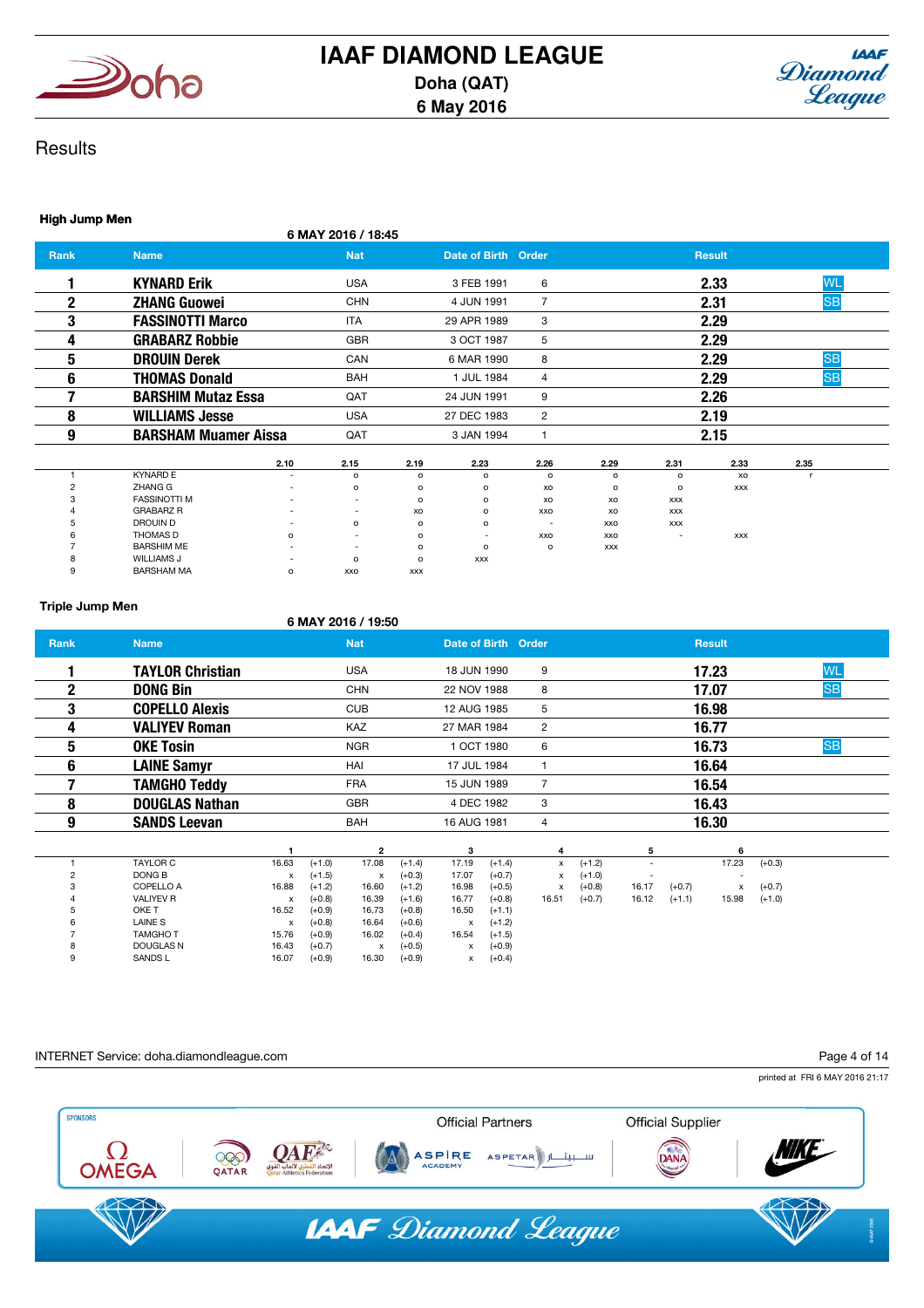



## **Results**

#### Discus Throw Men

6 MAY 2016 / 18:30

| <b>Rank</b> | <b>Name</b>                |                           | <b>Nat</b>     | Date of Birth Order |       |       | <b>Result</b> |           |
|-------------|----------------------------|---------------------------|----------------|---------------------|-------|-------|---------------|-----------|
|             | <b>MALACHOWSKI Piotr</b>   |                           | <b>POL</b>     | 7 JUN 1983          | 9     |       | 68.03         | <b>WL</b> |
| 2           | <b>MILANOV Philip</b>      |                           | <b>BEL</b>     | 6 JUL 1991          | 8     |       | 67.26         | <b>NR</b> |
| 3           | <b>HOGAN Victor</b>        |                           | <b>RSA</b>     | 25 JUL 1989         | 3     |       | 65.59         |           |
| 4           | <b>URBANEK Robert</b>      |                           | <b>POL</b>     | 29 APR 1987         |       |       | 65.13         |           |
| 5           | <b>STÅHL Daniel</b>        |                           | <b>SWE</b>     | 27 AUG 1992         | 6     |       | 64.06         |           |
| 6           | <b>HÄRSTEDT Axel</b>       |                           | <b>SWE</b>     | 28 FEB 1987         | 2     |       | 62.54         |           |
|             | <b>KOVÁGÓ Zoltán</b>       |                           | <b>HUN</b>     | 10 APR 1979         | 5     |       | 61.67         |           |
| 8           | <b>HARRADINE Benn</b>      |                           | <b>AUS</b>     | 14 OCT 1982         | 4     |       | 61.04         |           |
| 9           | <b>DHEEB Ahmed Mohamed</b> |                           | QAT            | 29 SEP 1985         |       |       | 58.80         |           |
|             |                            |                           | $\overline{2}$ | 3                   | 4     | 5     | 6             |           |
|             | <b>MALACHOWSKI P</b>       | 61.31                     | 64.40          | 62.90               | 65.81 | 65.33 | 68.03         |           |
|             | <b>MILANOV P</b>           | 63.73                     | 61.61          | 65.47               | 62.37 | 67.26 | x             |           |
|             | <b>HOGAN V</b>             | $\boldsymbol{\mathsf{x}}$ | 63.60          | 65.59               | 64.02 | x     | x             |           |
|             | <b>URBANEK R</b>           | 60.93                     | 64.02          | 65.13               | 64.86 | 62.81 | x             |           |

| 3 | <b>HOGAN V</b>     | x     | 63.60 | 65.59 |
|---|--------------------|-------|-------|-------|
| 4 | <b>URBANEK R</b>   | 60.93 | 64.02 | 65.13 |
| 5 | STÅHL D            | x     | 64.06 | x     |
| 6 | <b>HÄRSTEDT A</b>  | 62.54 | 59.06 | x     |
|   | KOVÁGÓ Z           | 59.93 | 61.67 | 59.89 |
| 8 | <b>HARRADINE B</b> | 61.02 | 61.04 | 60.33 |
| 9 | DHEEB AM           | x     | 58.18 | 58.80 |

INTERNET Service: doha.diamondleague.com

Page 5 of 14

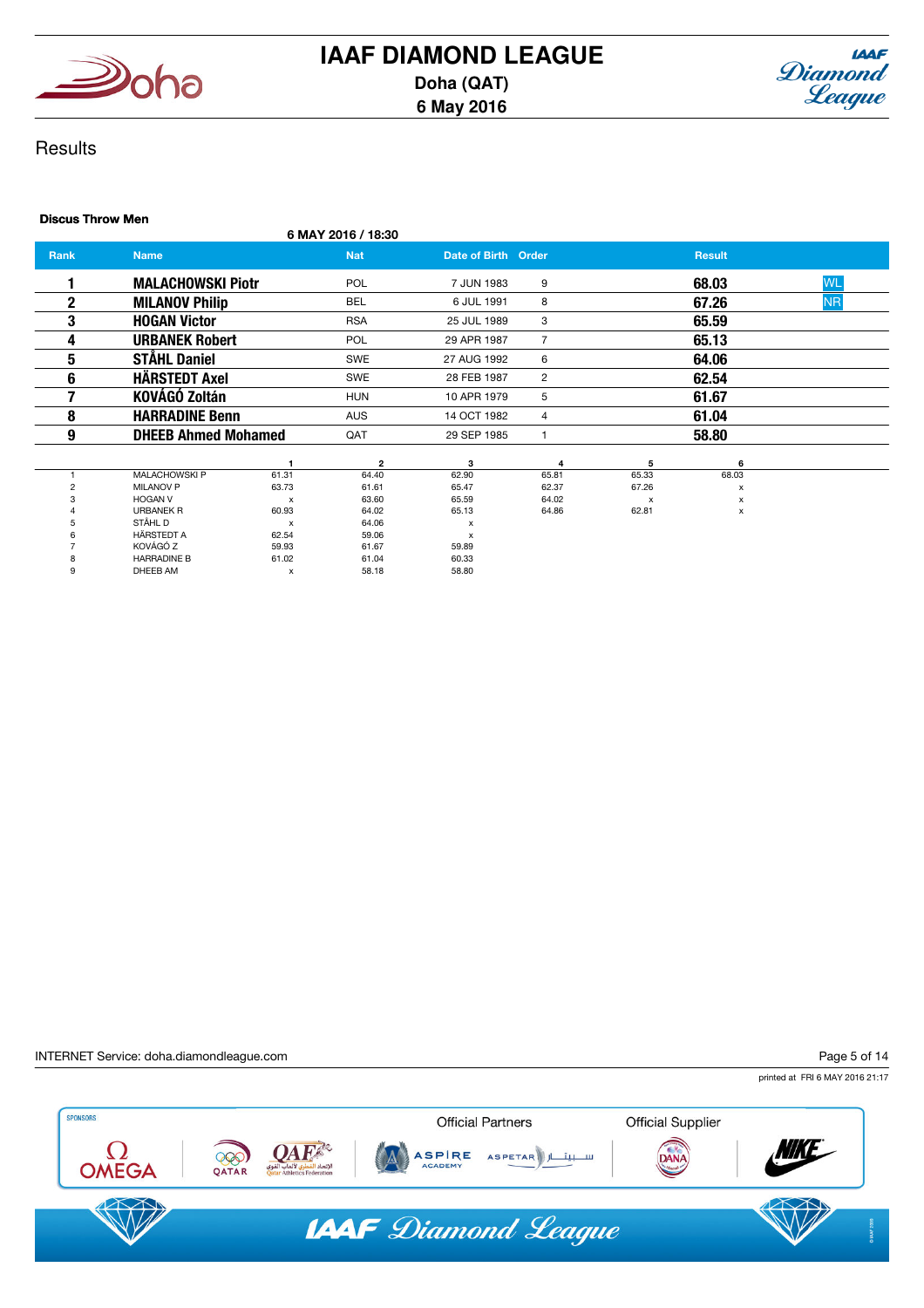



## **Results**

| 4x400m Relay Men   |                     |                                |      |                     |                                 |               |  |
|--------------------|---------------------|--------------------------------|------|---------------------|---------------------------------|---------------|--|
|                    |                     | 6 MAY 2016 / 21:05             |      |                     |                                 |               |  |
| <b>Rank Nat</b>    | <b>Nation</b>       |                                |      | Lane                | <b>Reaction</b><br>time         | <b>Result</b> |  |
| BOT<br>$\mathbf 1$ | <b>Botswana</b>     |                                |      | 6                   | 0.143                           | 3:02.29       |  |
|                    |                     | 1 - THEBE B (18 MAR 1997)      |      |                     | 2 - AMOS N (15 MAR 1994)        |               |  |
|                    |                     | 3 - KAMBERUKA Z (28 DEC 1987)  |      |                     | 4 - MAOTOANONG L (9 MAY 1991)   |               |  |
| 2 JPN              | Japan               |                                |      | 5                   | 0.218                           | 3:02.45       |  |
|                    |                     | 1 - TAMURA T (20 AUG 1992)     |      |                     | 2 - KANEMARU Y (18 SEP 1987)    |               |  |
|                    |                     | 3 - KOBAYASHI N (20 DEC 1990)  |      |                     | 4 - KATO N (16 APR 1995)        |               |  |
| 3 QAT              | Qatar               |                                | 2000 | 4                   | 0.188                           | 3:03.91       |  |
|                    |                     | 1 - SAMBA A (5 SEP 1995)       |      |                     | 2 - BALLA MA (19 MAR 1989)      |               |  |
|                    |                     | 3 - ABDALLA AH (28 AUG 1996)   |      | 4 - HAROUN A (1997) |                                 |               |  |
| 4 FRA              | <b>France</b>       |                                |      | $\overline{2}$      | 0.184                           | 3:03.93       |  |
|                    |                     | 1 - HANN MK (10 OCT 1986)      |      |                     | 2 - ATINE-VENEL T (16 MAR 1985) |               |  |
|                    |                     | 3 - CHELALA A (23 AUG 1989)    |      |                     | 4 - JORDIER T (12 AUG 1994)     |               |  |
| <b>5</b> KSA       | Saudia Arabia       |                                |      | 3                   | 0.177                           | 3:07.44       |  |
|                    |                     | 1 - SOULEYMAN A                |      |                     | 2 - SALEH IM (30 MAY 1995)      |               |  |
|                    |                     | 3 - MOHAMMED AA                |      |                     | 4 - MASRAHI YA (31 DEC 1987)    |               |  |
| 6 POL              | <b>Poland</b>       |                                |      | $\overline{7}$      | 0.252                           | 3:08.74       |  |
|                    |                     | 1 - MARCINISZYN M (7 SEP 1982) |      |                     | 2 - CHOJNOWSKI B (24 SEP 1993)  |               |  |
|                    |                     | 3 - KUSNIERZ P (5 FEB 1994)    |      |                     | 4 - SMOLEN R (26 FEB 1994)      |               |  |
| <b>RSA</b>         | <b>South Africa</b> |                                |      | 8                   | 0.144                           | <b>DNF</b>    |  |
|                    |                     | 1 - CONRADIE P (20 OCT 1994)   |      |                     | 2 - PHORA T (21 NOV 1991)       |               |  |
|                    |                     | 3 - SEELIGER J (27 APR 1995)   |      | 4 - de JAGER S      |                                 |               |  |
|                    |                     |                                |      |                     |                                 |               |  |

INTERNET Service: doha.diamondleague.com

Page 6 of 14

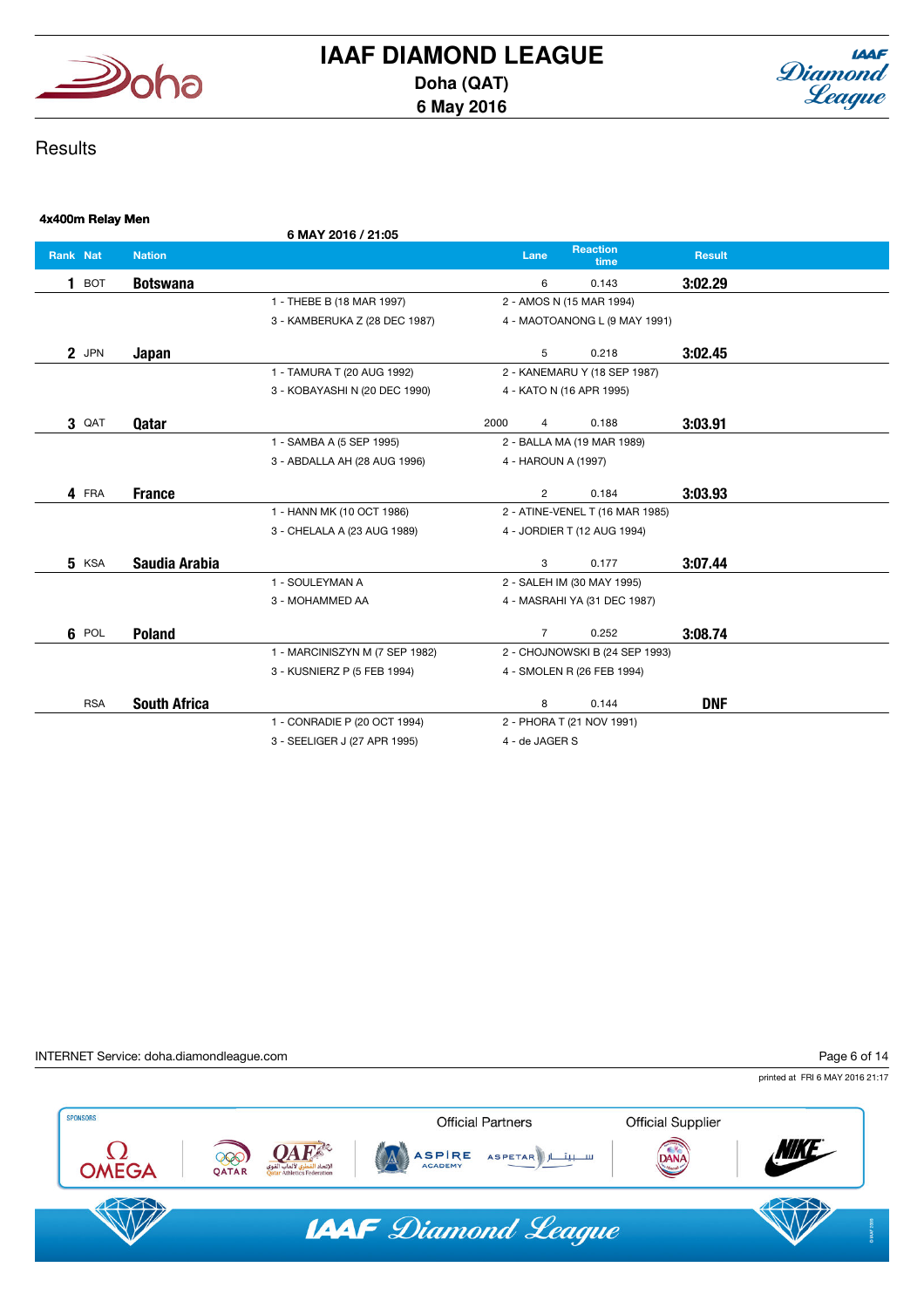



## **Results**

| 800m Men<br>Regional |                                    | 6 MAY 2016 / 18:33 |                 |                |               |           |
|----------------------|------------------------------------|--------------------|-----------------|----------------|---------------|-----------|
| <b>Rank</b>          | <b>Name</b>                        | <b>Nat</b>         | Date of Birth   | Lane           | <b>Result</b> |           |
|                      | <b>ABDALLA Abubaker Haydar</b>     | QAT                | 28 AUG 1996     | $\overline{7}$ | 1:45.28       | PB        |
| 2                    | <b>KIPKOECH Nicholas Kiplangat</b> | <b>KEN</b>         | 22 OCT 1992     | 5              | 1:45.56       |           |
| 3                    | <b>HATHAT Yacine</b>               | <b>ALG</b>         | 30 JUL 1991     | 6              | 1:46.06       |           |
| 4                    | <b>MOHAMED Mohamed Hamada</b>      | EGY                | 22 OCT 1992     | 2              | 1:46.15       | <b>SB</b> |
| 5                    | <b>HAIRANE Jamal</b>               | QAT                | 26 MAY 1993     | 3              | 1:46.45       |           |
| 6                    | <b>MOHAMMED Mukhtar</b>            | <b>GBR</b>         | <b>DEC 1990</b> |                | 1:48.88       | <b>SB</b> |
|                      | <b>HASSAN Abdirahman Saeed</b>     | QAT                | 13 APR 1997     | $\overline{2}$ | 1:49.37       |           |
| 8                    | KOUDI Babker Abdo                  | <b>SUD</b>         | 1 JAN 1997      | 6              | 1:49.38       |           |
| 9                    | <b>KAKI Abubaker</b>               | <b>SUD</b>         | 21 JUN 1989     | 8              | 1:49.97       |           |
|                      | <b>EL MANAOUI Amine</b>            | <b>MAR</b>         | 20 NOV 1991     | 4              | <b>DNF</b>    |           |
|                      | <b>MOHAMED Adam</b>                | <b>SUD</b>         | 1 JAN 1998      | 8              | <b>DNF</b>    |           |
|                      |                                    |                    |                 |                |               |           |

# 100m Men

Intermediate times:: 400m 50.07 MOHAMED Adam (SUD) ABDALLA Abubaker Haydar (QAT)

| <b>Boys</b> |                                   | 6 MAY 2016 / 18:13 |                |                         |               | Wind: $+0.8$ m/s |
|-------------|-----------------------------------|--------------------|----------------|-------------------------|---------------|------------------|
| <b>Rank</b> | <b>Name</b>                       | <b>Nat</b>         | born Lane      | <b>Reaction</b><br>time | <b>Result</b> |                  |
|             | <b>BARROW Owaab</b>               | <b>GBR</b>         | 5              | 0.162                   | 10.95         |                  |
|             | <b>MESHAAL Klep</b>               | QAT                | 8              | 0.155                   | 11.17         |                  |
| 3           | <b>AL KHATER Abdurahman Bilal</b> | QAT                | 6              | 0.180                   | 11.28         |                  |
| 4           | <b>AL HAMDI Saoud Abdulaziz</b>   | QAT                |                | 0.148                   | 11.37         |                  |
| 5           | <b>AL-HASANI Yaqoob</b>           | <b>SUD</b>         | 3              | 0.150                   | 11.47         |                  |
| 6           | <b>HELAL Jaber</b>                | QAT                | 4              | 0.160                   | 11.72         |                  |
|             | <b>AL RAEI Mohamed</b>            | QAT                | $\overline{2}$ | 0.188                   | 11.85         |                  |
| 8           | <b>SULTAN Meshaal</b>             | QAT                |                | 0.151                   | 11.86         |                  |

| 100m Men<br><b>Paralympics</b> |                            | 6 MAY 2016 / 18:23 |               |               | Wind: $+1.2$ m/s |
|--------------------------------|----------------------------|--------------------|---------------|---------------|------------------|
| Rank                           | <b>Name</b>                | <b>Nat</b>         | born Lane     | <b>Result</b> |                  |
|                                | <b>AL JAAL Abdulhamid</b>  | QAT                |               | 15.20         |                  |
|                                | <b>ELSAKHAWY Emad Hany</b> | QAT                | 6             | 16.92         |                  |
|                                | <b>ABDULKHADER Fahad</b>   | QAT                |               | 18.45         |                  |
|                                | <b>ALSHARSHANI Yaqoub</b>  | QAT                | з             | 20.33         |                  |
|                                | <b>AL HASEL Mazen</b>      | QAT                | 8             | 20.40         |                  |
| 6                              | <b>ALHAJRI Khalid</b>      | QAT                |               | 22.94         |                  |
|                                | <b>ALDOSARI Khalifa</b>    | QAT                | $\mathcal{P}$ | 24.23         |                  |
| 8                              | <b>ALSHAMARI Rakan</b>     | QAT                | 5             | 28.11         |                  |

INTERNET Service: doha.diamondleague.com

Page 7 of 14

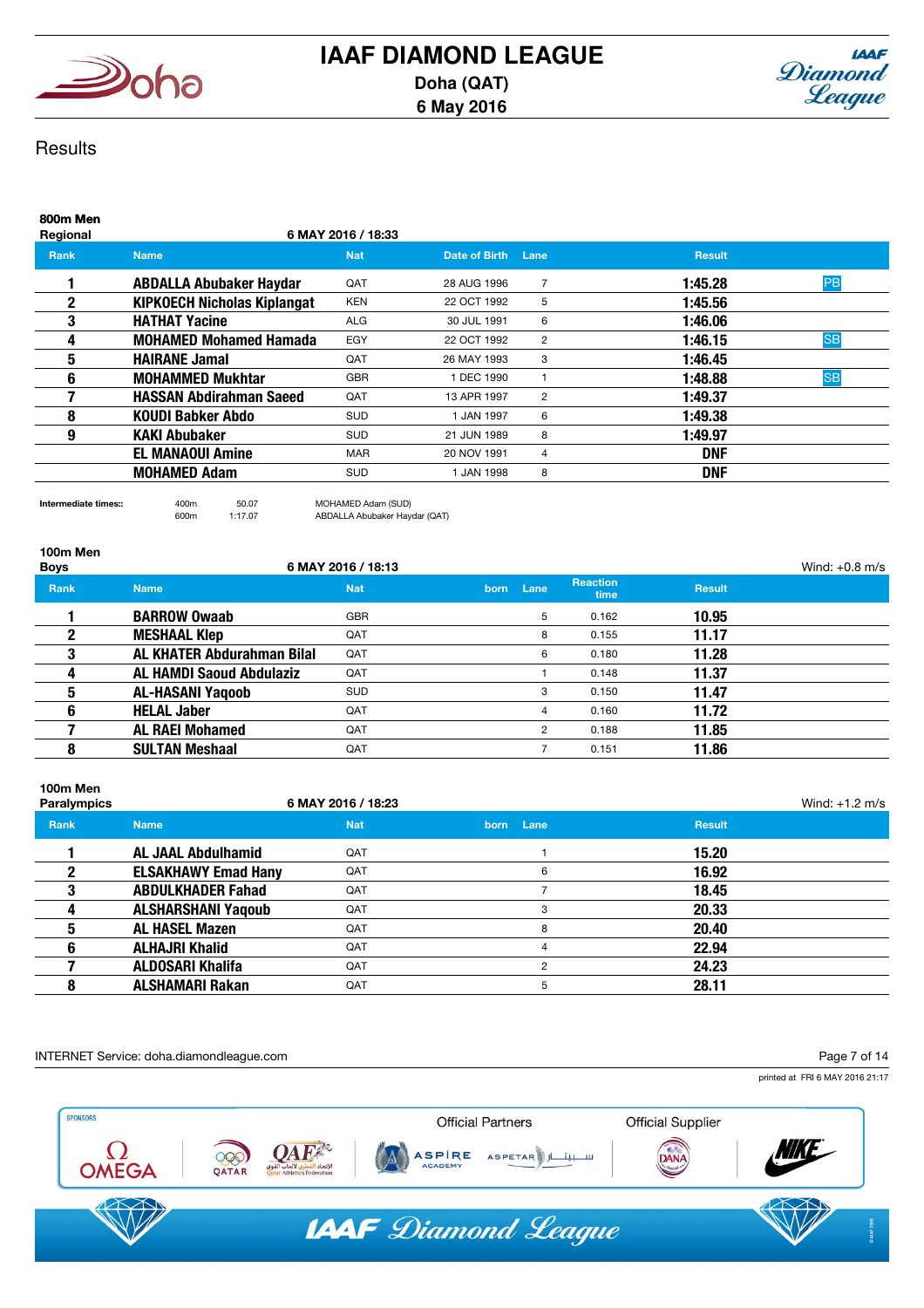



## **Results**

| 4x100m Relay Men<br><b>Boys</b> |                 | 6 MAY 2016 / 17:52     |                        |                         |               |  |
|---------------------------------|-----------------|------------------------|------------------------|-------------------------|---------------|--|
| Rank Nat                        | <b>Nation</b>   |                        | Lane                   | <b>Reaction</b><br>time | <b>Result</b> |  |
| 1 QAT                           | <b>ASPIRE</b>   |                        | 8                      | 0.173                   | 43.52         |  |
|                                 |                 | 1 - AL KHATER A        | 2 - BARROW O           |                         |               |  |
|                                 |                 | 3 - AL HASANI Y        | 4 - AL HUMAIDI S       |                         |               |  |
| 2 QAT                           | <b>MESEIAD</b>  |                        | 6                      | 0.216                   | 44.19         |  |
|                                 |                 | 1 - HANSON E           | 2 - DANQUAH L          |                         |               |  |
|                                 |                 | 3 - VASCO A            | 4 - DANSO C            |                         |               |  |
| 3 QAT                           | <b>MES</b>      |                        | $\overline{4}$         | 0.154                   | 45.64         |  |
|                                 |                 | 1 - TAMIM BIN. R. M    | 2 - RAHMAN N           |                         |               |  |
|                                 |                 | 3 - PUTHOOR. J. A      | 4 - KOTTARATHIL M      |                         |               |  |
| 4 QAT                           | <b>AL KHOR</b>  |                        | 5                      | 0.265                   | 47.44         |  |
|                                 |                 | 1 - KARAN SINGH BALASU | 2 - HAZIQ BIN RAMZAM M |                         |               |  |
|                                 |                 | 3 - KRUTARTHKUMAR MANI |                        | 4 - ZAMEER ATTUPARAMBA  |               |  |
| <b>5</b> QAT                    | <b>BIRLA</b>    |                        | 3                      | 0.181                   | 48.17         |  |
|                                 |                 | 1 - NOUSHAD M          | 2 - ASJAD M            |                         |               |  |
|                                 |                 | 3 - AYASH A            | 4 - VIJU A             |                         |               |  |
| <b>6 QAT</b>                    | <b>AMIRCAN</b>  |                        | $\overline{2}$         | 0.138                   | 48.44         |  |
|                                 |                 | 1 - MICHAEL Z          | 2 - ZUIJDGEEST N       |                         |               |  |
|                                 |                 | 3 - NOAH van der WE    | 4 - GEORGE C           |                         |               |  |
| 7 QAT                           | <b>TUNISIAN</b> |                        | $7^{\circ}$            | 0.170                   | 50.23         |  |
|                                 |                 | 1 - DAOUD N            | 2 - MOKDAD A           |                         |               |  |
|                                 |                 | 3 - LOUMEN JAMAI A     | 4 - JRED M             |                         |               |  |
| 8 QAT                           | <b>NEWTON</b>   |                        | $\mathbf{1}$           | 0.298                   | 53.56         |  |
|                                 |                 | 1 - KHALIFA Z          | 2 - HASSAN A           |                         |               |  |
|                                 |                 | 3 - SYAFIE A           | 4 - EGBERT S           |                         |               |  |

INTERNET Service: doha.diamondleague.com

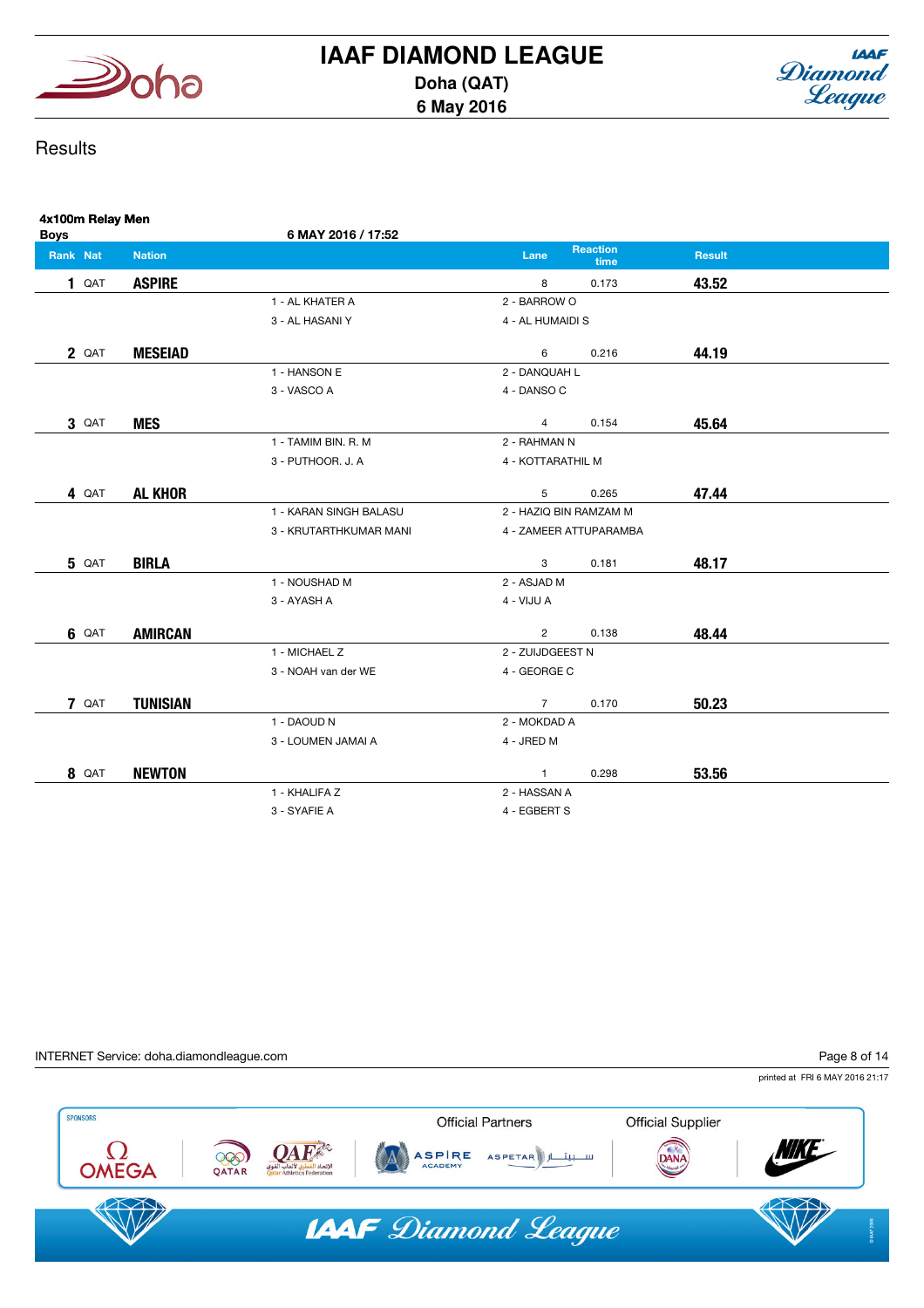



## **Results**

| 100m Women   |                                |                    |               |      |                         |               |                  |
|--------------|--------------------------------|--------------------|---------------|------|-------------------------|---------------|------------------|
|              |                                | 6 MAY 2016 / 19:15 |               |      |                         |               | Wind: $+0.7$ m/s |
| <b>Rank</b>  | <b>Name</b>                    | <b>Nat</b>         | Date of Birth | Lane | <b>Reaction</b><br>time | <b>Result</b> |                  |
|              | <b>BOWIE Tori</b>              | <b>USA</b>         | 27 AUG 1990   | 6    | 0.143                   | 10.80         | <b>WL</b> MR     |
| $\mathbf{2}$ | <b>SCHIPPERS Dafne</b>         | <b>NED</b>         | 15 JUN 1992   | 5    | 0.157                   | 10.83         |                  |
| 3            | <b>CAMPBELL-BROWN Veronica</b> | <b>JAM</b>         | 15 MAY 1982   | 3    | 0.112                   | 10.91         | <b>SB</b>        |
| 4            | <b>AHOURÉ Murielle</b>         | <b>CIV</b>         | 23 AUG 1987   | 4    | 0.137                   | 11.02         | <b>SB</b>        |
| 5            | <b>TA LOU Marie-Josee</b>      | <b>CIV</b>         | 18 NOV 1988   | 2    | 0.149                   | 11.05         |                  |
| 6            | <b>FACEY Simone</b>            | <b>JAM</b>         | 7 MAY 1985    |      | 0.142                   | 11.05         |                  |
|              | <b>BARBER Mikele</b>           | <b>USA</b>         | 4 OCT 1980    | 8    | 0.159                   | 11.30         |                  |
| 8            | <b>TARMOH Jeneba</b>           | <b>USA</b>         | 27 SEP 1989   |      | 0.136                   | 11.41         |                  |

#### 800m Women

| UUVIII 11VIIIVII |                              | 6 MAY 2016 / 20:21 |                    |                |               |           |
|------------------|------------------------------|--------------------|--------------------|----------------|---------------|-----------|
| <b>Rank</b>      | <b>Name</b>                  | <b>Nat</b>         | Date of Birth Lane |                | <b>Result</b> |           |
|                  | <b>SEMENYA Caster</b>        | <b>RSA</b>         | 7 JAN 1991         | 6              | 1:58.26       | <b>WL</b> |
| 2                | <b>ALEMU Habitam</b>         | ETH.               | 9 JUL 1997         | 8              | 1:59.14       | PB        |
| 3                | <b>SUM Eunice Jepkoech</b>   | <b>KEN</b>         | 10 APR 1988        | 7              | 1:59.74       | <b>SB</b> |
| 4                | <b>AKKAOUI Malika</b>        | <b>MAR</b>         | 25 DEC 1987        | 5              | 1:59.93       |           |
| 5                | <b>OSKAN-CLARKE Shelayna</b> | <b>GBR</b>         | 20 JAN 1990        |                | 2:01.04       |           |
| 6                | <b>PRICE Chanelle</b>        | <b>USA</b>         | 22 AUG 1990        | 2              | 2:01.05       | <b>SB</b> |
|                  | <b>CHEBET Winny</b>          | KEN                | 20 DEC 1990        | $\overline{4}$ | 2:02.27       | <b>SB</b> |
| 8                | <b>TRACEY Adelle</b>         | <b>GBR</b>         | 27 MAY 1993        | 5              | 2:02.30       |           |
| 9                | <b>LUDLOW Molly</b>          | <b>USA</b>         | 4 AUG 1987         | 3              | 2:02.64       |           |
| 10               | <b>ENNAOUI Sofia</b>         | <b>POL</b>         | 30 AUG 1995        | $\overline{4}$ | 2:03.85       |           |
|                  | <b>LEBID Anastasiya</b>      | <b>UKR</b>         | 30 OCT 1993        | 8              | <b>DNF</b>    |           |
|                  |                              |                    |                    |                |               |           |

Intermediate times:: 400m 58.88 LEBID Anastasiya (UKR) 600m 1:29.65 ALEMU Habitam (ETH)

#### INTERNET Service: doha.diamondleague.com

Page 9 of 14

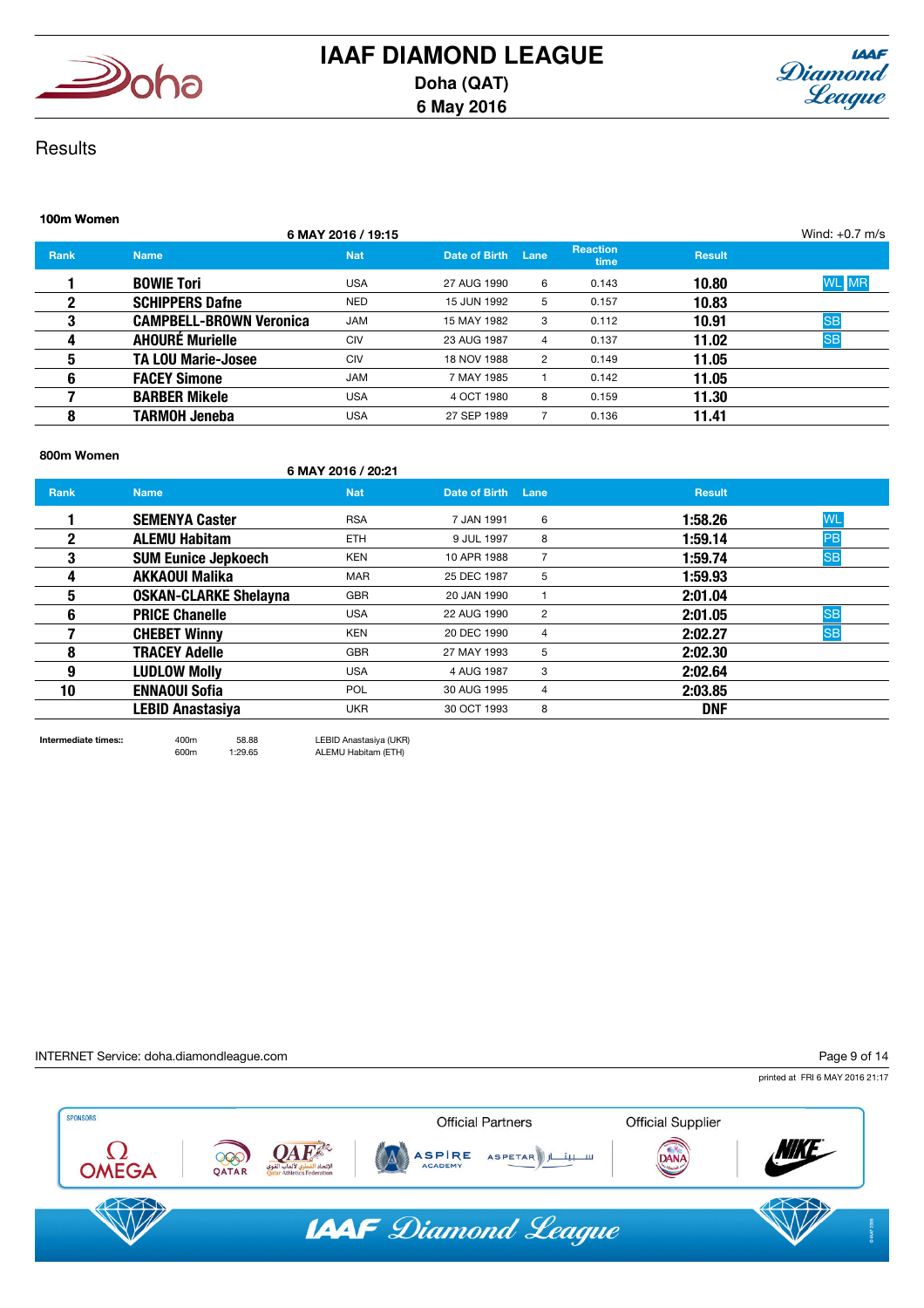



## **Results**

## 3000m Women 6 MAY 2016 / 20:45 **Rank Name Name Nat Nat Date of Birth Order Result** Result 1 AYANA Almaz ETH 21 NOV 1991 2-7 8:23.11 WL **2 CHERONO Mercy KEN 7 MAY 1991 2-5 8:26.36 3** BURKA Gelete ETH 23 JAN 1986 2-4 8:28.49 **4 CHERUIYOT Vivian Jepkemoi** KEN 11 SEP 1983 2-3 **8:31.86** 5 KISA Janet KEN 5 DEC 1992 2-2 8:32.13 PB 6 KIBIWOT Viola Jelagat KEN 22 DEC 1983 2-6 8:34.50 **7 DIRO NEDA Etenesh** ETH 10 MAY 1991 1-3 **8:38.32 PB 8 BUSIENEI Selah KEN 27 DEC 1991 1-4 8:42.01 PB** 9 BAHTA Meraf SWE 26 JUN 1989 1-9 8:43.08 NR **10 McCOLGAN Eilish GBR** 25 NOV 1990 1-2 8:43.27 **PB** 11 GASHAW Tigist BRN 25 DEC 1996 1-1 8:48.60 **12 BELETE Mimi BRN BRN** 9 JUN 1988 2-1 **8:51.00** 13 DIDA Dera ETH 26 OCT 1996 1-5 8:54.73 PB 14 **HAWI Alemitu** ETH 14 NOV 1996 1-6 8:56.03 **15 TESFAYE Haftamnesh** ETH 28 APR 1994 1-8 **8:56.24 16 HILLS Madeline AUS 15 MAY 1987 1-7 8:59.34** KURIA Mary KEN 29 NOV 1987 2-8 DNF **TVERDOSTUP Tamara** UKR 17 JUL 1979 2-9 **DNF**

2000m 5:36.80 AYANA Almaz (ETH)

Intermediate times:: 1000m 2:47.57 TVERDOSTUP Tamara (UKR)

400m Hurdles Women

## 6 MAY 2016 / 19:39

| Rank | <b>Name</b>             | <b>Nat</b> | Date of Birth | Lane | <b>Reaction</b><br>time | <b>Result</b> |           |
|------|-------------------------|------------|---------------|------|-------------------------|---------------|-----------|
|      | <b>DOYLE Eilidh</b>     | <b>GBR</b> | 20 FEB 1987   | 3    | 0.191                   | 54.53         | <b>WL</b> |
| າ    | <b>ADEKOYA Kemi</b>     | <b>BRN</b> | 16 JAN 1993   | 2    | 0.178                   | 54.87         |           |
| 3    | <b>SPENCER Kaliese</b>  | <b>JAM</b> | 6 MAY 1987    | 4    | 0.144                   | 55.02         | <b>SB</b> |
| 4    | <b>THERON NEL Wenda</b> | <b>RSA</b> | 30 JUL 1988   | 6    | 0.184                   | 55.17         |           |
| 5    | <b>TATE Cassandra</b>   | <b>USA</b> | 11 SEP 1990   | 5    | 0.230                   | 55.57         | <b>SB</b> |
| 6    | <b>BEESLEY Meghan</b>   | <b>GBR</b> | 15 NOV 1989   |      | 0.166                   | 55.72         |           |
|      | <b>WILLIAMS Tiffany</b> | <b>USA</b> | 5 FEB 1983    | 8    | 0.225                   | 56.57         | <b>SB</b> |
| 8    | <b>HAYES Jernail</b>    | <b>USA</b> | 8 JUL 1988    |      | 0.146                   | 1:00.48       |           |

INTERNET Service: doha.diamondleague.com

Page 10 of 14

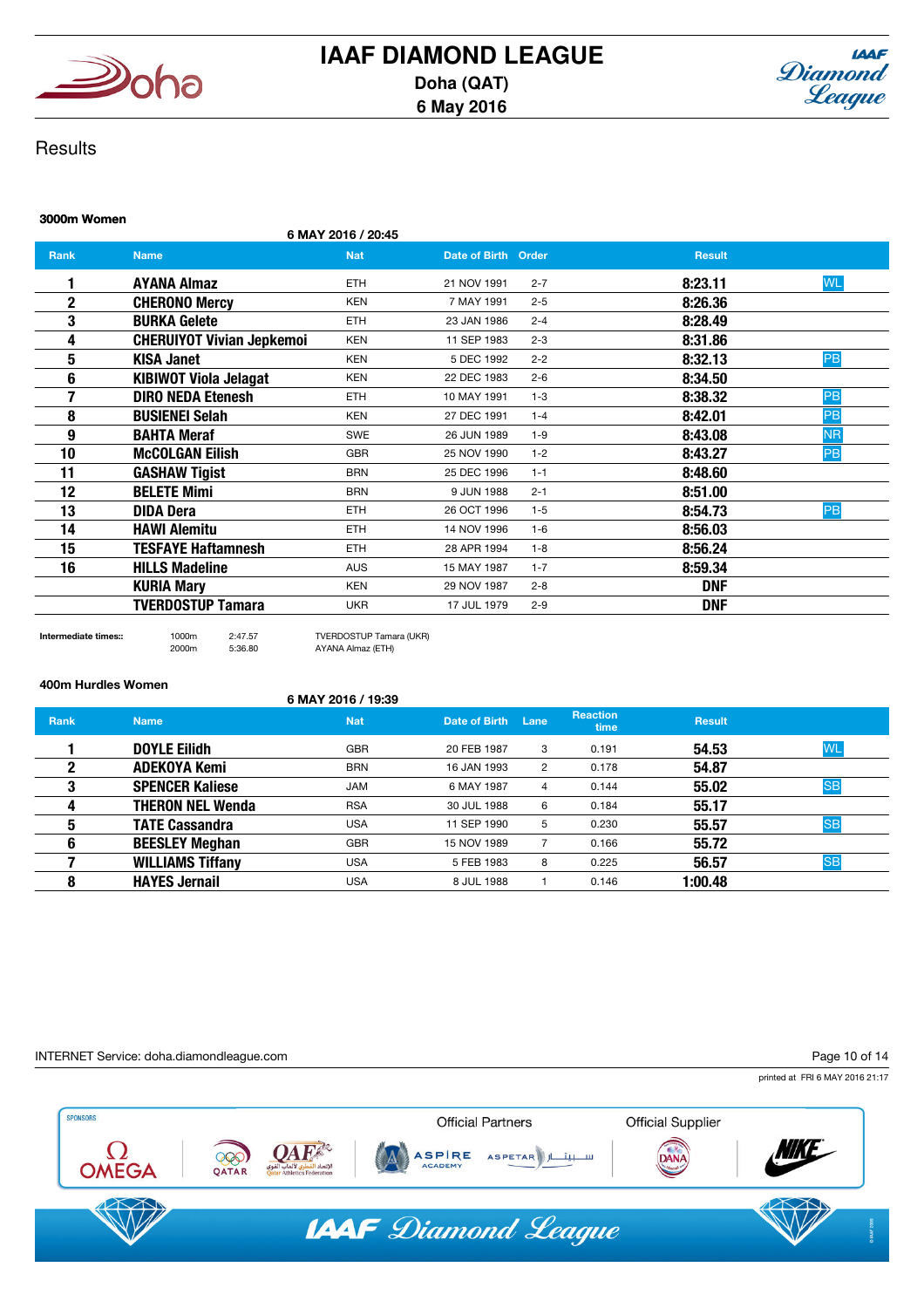



## **Results**

## Pole Vault Women

| . 910 TUUR TIONICH |                               |            | 6 MAY 2016 / 17:45 |            |                     |                |         |                |               |            |             |
|--------------------|-------------------------------|------------|--------------------|------------|---------------------|----------------|---------|----------------|---------------|------------|-------------|
| Rank               | <b>Name</b>                   |            | <b>Nat</b>         |            | Date of Birth Order |                |         |                | <b>Result</b> |            |             |
| 1                  | <b>MORRIS Sandi</b>           |            | <b>USA</b>         |            | 8 JUL 1992          | 9              |         |                | 4.83          |            | WL = DLR MR |
| $\mathbf 2$        | <b>BÜCHLER Nicole</b>         |            | SUI                |            | 17 DEC 1983         | $\overline{7}$ |         |                | 4.78          |            | <b>NR</b>   |
| 3                  | <b>STEFANIDI Katerina</b>     |            | GRE                |            | 4 FEB 1990          | 8              |         |                | 4.73          |            | PB          |
| 4                  | LI Ling                       |            | <b>CHN</b>         |            | 6 JUL 1989          | 6              |         |                | 4.63          |            |             |
| 5                  | <b>KIRIAKOPOULOU Nikoleta</b> |            | GRE                |            | 21 MAR 1986         | 10             |         |                | 4.53          |            |             |
| 6                  | <b>NAGEOTTE Katie</b>         |            | <b>USA</b>         |            | 13 JUN 1991         | $\overline{1}$ |         |                | 4.53          |            | <b>SB</b>   |
| 7                  | <b>SAXER Mary</b>             |            | <b>USA</b>         |            | 21 JUN 1987         | $\overline{4}$ |         |                | 4.43          |            |             |
| 8                  | <b>STRUTZ Martina</b>         |            | <b>GER</b>         |            | 4 NOV 1981          | 3              |         |                | 4.43          |            |             |
|                    | <b>PENA Tori</b>              |            | <b>IRL</b>         |            | 30 JUL 1987         | 2              |         |                | <b>NM</b>     |            |             |
|                    | <b>SPIEGELBURG Silke</b>      |            | GER                |            | 17 MAR 1986         | 5              |         |                | <b>NM</b>     |            |             |
|                    |                               | 4.23       | 4.43               | 4.53       | 4.63                | 4.73           | 4.78    | 4.83           | 4.88          | 4.93       |             |
|                    | <b>MORRISS</b>                |            | $\circ$            | xo         | XO                  | XO             | $\circ$ | $\mathsf{o}\,$ |               | <b>XXX</b> |             |
| $\overline{2}$     | <b>BÜCHLER N</b>              |            | $\circ$            | XXO        | $\circ$             | XX-            | $\circ$ | <b>XXX</b>     |               |            |             |
| 3                  | <b>STEFANIDI K</b>            |            | $\circ$            | XO         | $\circ$             | o              | $X-$    | XX             |               |            |             |
|                    | LI L                          |            | $\circ$            | XO         | XXO                 | <b>XXX</b>     |         |                |               |            |             |
|                    | KIRIAKOPOULOU N               |            | $\circ$            | XO         | <b>XXX</b>          |                |         |                |               |            |             |
|                    | NAGEOTTE K                    | XXO        | $\circ$            | XO         | <b>XXX</b>          |                |         |                |               |            |             |
|                    | <b>SAXER M</b>                |            | $\mathsf{o}$       | <b>XXX</b> |                     |                |         |                |               |            |             |
| 8                  | STRUTZ M                      | XO         | XXO                | <b>XXX</b> |                     |                |         |                |               |            |             |
|                    | PENA T                        | <b>XXX</b> |                    |            |                     |                |         |                |               |            |             |
|                    | SPIEGELBURG S                 | <b>XXX</b> |                    |            |                     |                |         |                |               |            |             |

Triple Jump Women

|             | 6 MAY 2016 / 18:10            |       |          |            |          |                     |          |                |          |       |          |               |          |              |
|-------------|-------------------------------|-------|----------|------------|----------|---------------------|----------|----------------|----------|-------|----------|---------------|----------|--------------|
| <b>Rank</b> | <b>Name</b>                   |       |          | <b>Nat</b> |          | Date of Birth Order |          |                |          |       |          | <b>Result</b> |          |              |
|             | <b>IBARGUEN Caterine</b>      |       |          | COL        |          | 12 FEB 1984         |          | 9              |          |       |          | 15.04         |          | <b>WL</b> MR |
| $\mathbf 2$ | <b>ROJAS Yulimar</b>          |       |          | <b>VEN</b> |          | 21 OCT 1995         |          | 8              |          |       |          | 14.92         |          | $*NR$        |
| 3           | <b>RYPAKOVA Olga</b>          |       |          | <b>KAZ</b> |          | 30 NOV 1984         |          | $\overline{7}$ |          |       |          | 14.61         |          |              |
| 4           | <b>ASSANI ISSOUF Jeanine</b>  |       |          | <b>FRA</b> |          | 17 AUG 1992         |          | 5              |          |       |          | 14.26         |          | PB           |
| 5           | <b>PAPACHRISTOU Paraskevi</b> |       |          | GRE        |          | 17 APR 1989         |          | 6              |          |       |          | 14.26         |          |              |
| 6           | <b>THOMAS Shanieka</b>        |       |          | <b>JAM</b> |          | 2 FEB 1992          |          | $\overline{4}$ |          |       |          | 14.10         |          |              |
| 7           | <b>VELDÁKOVÁ Dana</b>         |       |          | <b>SVK</b> |          | 3 JUN 1981          |          | 2              |          |       |          | 14.06         |          |              |
| 8           | da SILVA COSTA Keila          |       |          | <b>BRA</b> |          | 6 FEB 1983          |          | 3              |          |       |          | 13.69         |          | <b>SB</b>    |
| 9           | <b>JAGACIAK Anna</b>          |       |          | <b>POL</b> |          | 10 FEB 1990         |          | $\mathbf{1}$   |          |       |          | 13.67         |          |              |
|             |                               |       |          | 2          |          | з                   |          | 4              |          | 5     |          | 6             |          |              |
|             | <b>IBARGUEN C</b>             | 14.46 | $(+1.3)$ | 14.77      | (0.0)    | $\pmb{\times}$      | $(+1.2)$ | x              | $(+2.2)$ | 15.04 | $(+1.5)$ | 14.98         | $(+1.3)$ |              |
|             | <b>ROJASY</b>                 | 13.91 | $(+1.6)$ | 14.61      | $(+0.9)$ | 14.79               | $(+1.3)$ | x              | $(+1.4)$ | 14.92 | $(+2.6)$ | x             | $(+1.1)$ |              |
|             | RYPAKOVA O                    | 14.23 | $(+1.1)$ | X          | $(+1.1)$ | 14.31               | $(+1.4)$ | 13.88          | $(+1.2)$ | 14.61 | $(+1.1)$ | x             | $(+0.9)$ |              |
|             | ASSANI ISSOUF J               | 13.86 | $(+1.6)$ | 14.26      | $(+1.5)$ | 14.19               | $(+0.9)$ | x              | $(+1.0)$ | 14.15 | $(+1.5)$ | x             | $(+1.5)$ |              |
|             | PAPACHRISTOU P                | 14.15 | $(+1.1)$ | 14.26      | $(+1.7)$ | 14.11               | $(+1.0)$ |                |          |       |          |               |          |              |
|             | <b>THOMAS S</b>               | 13.99 | $(+0.7)$ | 14.10      | $(+0.9)$ | 13.90               | $(+1.3)$ |                |          |       |          |               |          |              |
|             | VELDÁKOVÁ D                   | 14.06 | $(+1.7)$ | x          | $(+1.1)$ | 13.82               | $(+1.1)$ |                |          |       |          |               |          |              |
|             | da SILVA COSTA K              | х     | $(+0.6)$ | 13.69      | $(+1.5)$ | х                   | $(+1.8)$ |                |          |       |          |               |          |              |
|             | <b>JAGACIAK A</b>             | 13.66 | $(+1.5)$ | x          | $(+1.4)$ | 13.67               | $(+1.2)$ |                |          |       |          |               |          |              |

#### INTERNET Service: doha.diamondleague.com

Page 11 of 14

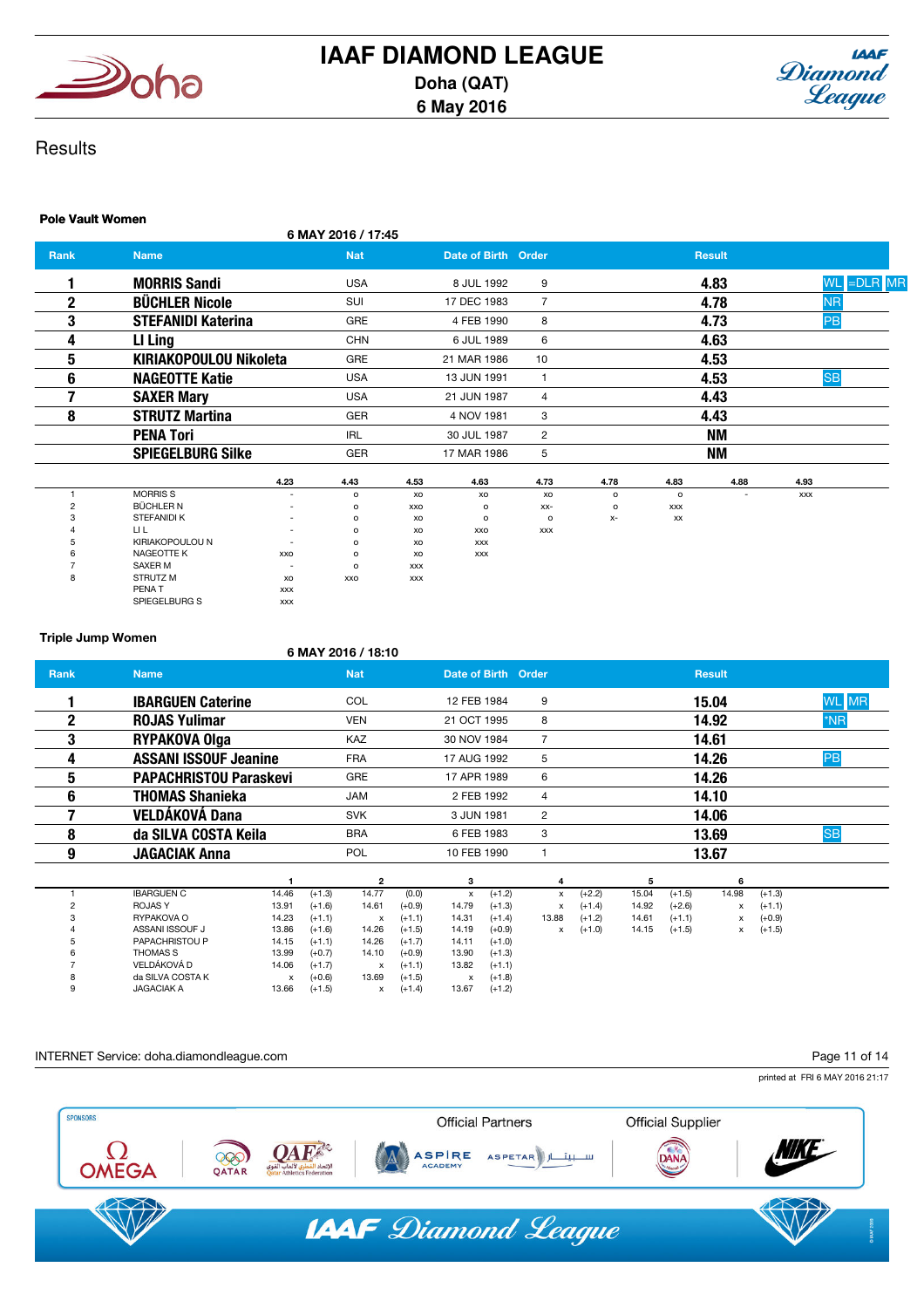



## **Results**

#### Shot Put Women 6 MAY 2016 / 17:45 **Rank Name Name Nat Nat Date of Birth Order Result** Result 1 BROOKS Tia USA 2 AUG 1990 6 19.48 PB **2** MÁRTON Anita **HUN 15 JAN 1989** 7 19.22 SB **3 DERELI Emel** TUR 25 FEB 1996 2 <mark>NR</mark> **4 DUBITSKAYA Aliona** BLR 25 JAN 1990 5 18.29 **5 CARTER Michelle USA** 12 OCT 1985 8 17.83 **6 GUBA Paulina POL 14 MAY 1991 3** 17.73 **7 SUTTIE Taryn** CAN 7 DEC 1990 1 17.63 8 JOHNSON Felisha USA 24 JUL 1989 4 17.37 1 2 3 4 5 6 1 BROOKS T 18.53 19.45 19.48 18.86 x 19.41 2 MÁRTON A 17.84 17.97 18.03 17.95 19.22 18.83 3 DERELIE x 18.26 x 18.52 x 18.57 4 DUBITSKAYA A 18.29 17.74 17.85 x x x 5 CARTER M 17.71 x 17.83<br>6 GUBA P 17.70 17.73 x 6 GUBA P 17.70 17.73 x 7 SUTTIE T 16.95 17.63 x 8 JOHNSON F x 17.33 17.37

#### Javelin Throw Women

## 6 MAY 2016 / 19:55

| Rank | <b>Name</b>              |                           | <b>Nat</b>   | Date of Birth Order |                |       | <b>Result</b> |           |
|------|--------------------------|---------------------------|--------------|---------------------|----------------|-------|---------------|-----------|
|      | <b>VILJOEN Sunette</b>   |                           | <b>RSA</b>   | 6 OCT 1983          | $\overline{7}$ |       | 65.14         | <b>SB</b> |
| 2    | <b>MITCHELL Kathryn</b>  |                           | <b>AUS</b>   | 10 JUL 1982         | 4              |       | 63.25         |           |
| 3    | <b>LU Huihui</b>         |                           | <b>CHN</b>   | 26 JUN 1989         | 8              |       | 62.42         |           |
| 4    | <b>MOLITOR Katharina</b> |                           | GER          | 8 NOV 1983          | 9              |       | 62.12         |           |
| 5    | <b>BORMAN Brittany</b>   |                           | <b>USA</b>   | 1 JUL 1989          | 3              |       | 61.27         |           |
| 6    | <b>RATEJ Martina</b>     |                           | <b>SLO</b>   | 2 NOV 1981          | 2              |       | 60.32         |           |
|      | <b>PALAMEIKA Madara</b>  |                           | LAT          | 18 JUN 1987         | 6              |       | 59.73         |           |
| 8    | <b>UTRIAINEN Sanni</b>   |                           | <b>FIN</b>   | 5 FEB 1991          | $\mathbf{1}$   |       | 56.02         |           |
| 9    | <b>GLEADLE Elizabeth</b> |                           | CAN          | 5 DEC 1988          | 5              |       | 50.21         |           |
|      |                          |                           | $\mathbf 2$  | 3                   | 4              | 5     | 6             |           |
|      | <b>VILJOEN S</b>         | 65.14                     | 64.56        | 64.82               | 59.97          | 63.11 | 63.95         |           |
|      | MITCHELL K               | 58.03                     | 60.91        | 61.60               | 59.71          | x     | 63.25         |           |
| з    | LU H                     | $\boldsymbol{\mathsf{x}}$ | 61.65        | 61.13               | 62.42          | X     | $\mathsf{x}$  |           |
|      | <b>MOLITOR K</b>         | 53.95                     | 52.66        | 62.12               | 56.22          | 57.25 | 59.31         |           |
|      | <b>BORMAN B</b>          | 57.30                     | 61.27        | 58.43               |                |       |               |           |
|      | RATEJ M                  | 57.32                     | 59.25        | 60.32               |                |       |               |           |
|      | PALAMEIKA M              | 59.14                     | 59.73        | 58.25               |                |       |               |           |
|      | <b>UTRIAINEN S</b>       | 49.49                     | 52.07        | 56.02               |                |       |               |           |
| 9    | <b>GLEADLE E</b>         | $\mathbf{x}$              | $\mathsf{x}$ | 50.21               |                |       |               |           |

#### INTERNET Service: doha.diamondleague.com

#### Page 12 of 14

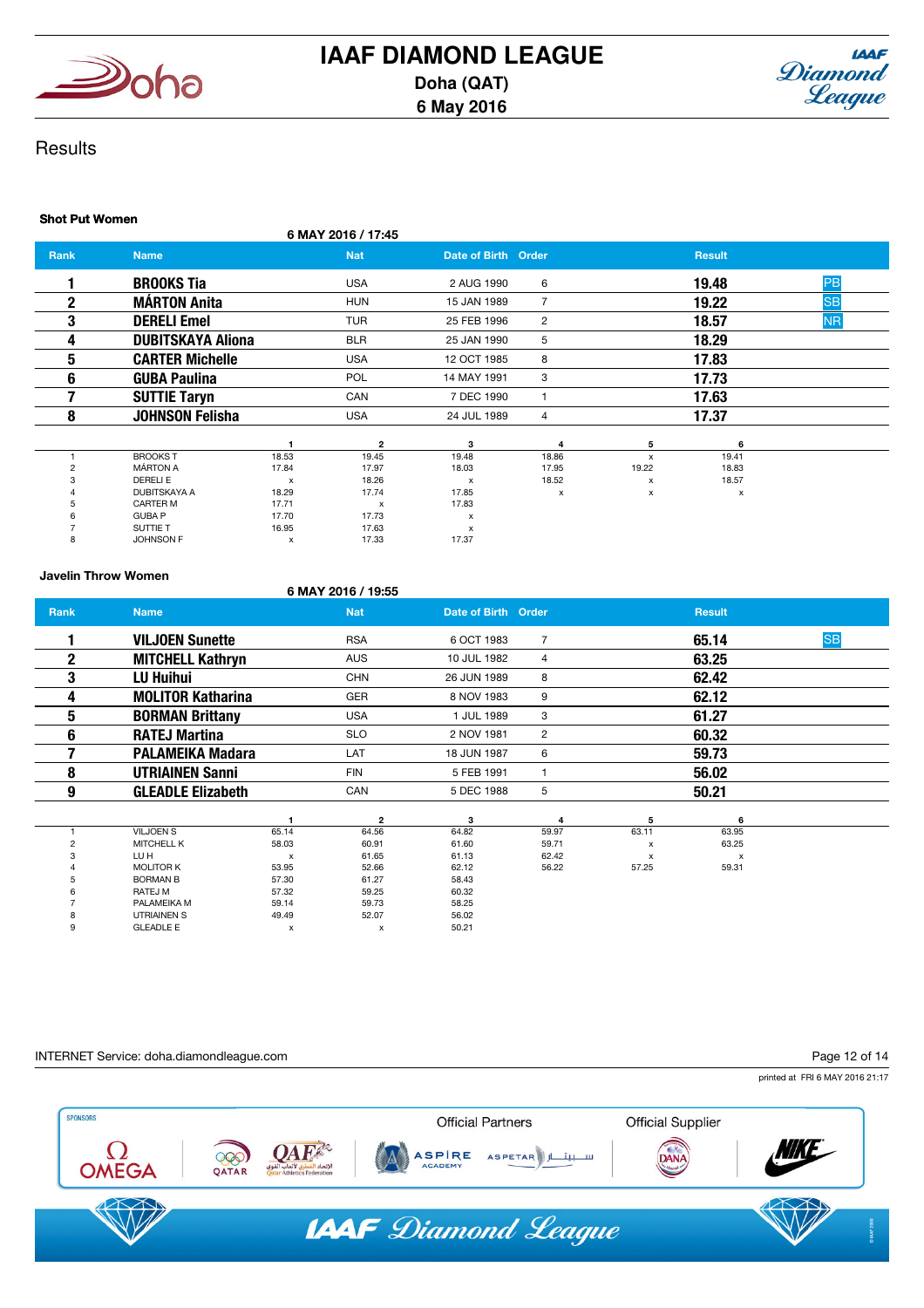



## **Results**

| 100m Women<br><b>Girls</b> |                        | 6 MAY 2016 / 18:03 |      |             |                         |               | Wind: $+1.9$ m/s |
|----------------------------|------------------------|--------------------|------|-------------|-------------------------|---------------|------------------|
| <b>Rank</b>                | <b>Name</b>            | <b>Nat</b>         | born | <b>Lane</b> | <b>Reaction</b><br>time | <b>Result</b> |                  |
|                            | <b>YOUSUF Kinza</b>    | <b>PLE</b>         |      | 2           | 0.153                   | 13.12         |                  |
| 2                          | <b>ZAYID Fatima</b>    | QAT                |      | 6           | 0.152                   | 13.91         |                  |
| 3                          | <b>DEENA Jinsa</b>     | <b>IND</b>         |      | 8           | 0.234                   | 13.95         |                  |
|                            | <b>AL SUWAIDI Haya</b> | QAT                |      |             | 0.159                   | 14.35         |                  |
| 5                          | <b>MOHAMED Khawla</b>  | <b>ALG</b>         |      | 4           | 0.155                   | 14.56         |                  |
| 6                          | <b>TAWFIQ Haidy</b>    | EGY                |      | 5           | 0.186                   | 15.10         |                  |
|                            | <b>MUHALAB Waad</b>    | <b>SUD</b>         |      | 3           | 0.150                   | 15.19         |                  |
| 8                          | <b>SALAH Bashair</b>   | QAT                |      |             | 0.166                   | 15.37         |                  |

# 4x100m Relay Women

| Girls        |                       | 6 MAY 2016 / 17:41   |                        |                         |               |  |
|--------------|-----------------------|----------------------|------------------------|-------------------------|---------------|--|
| Rank Nat     | <b>Nation</b>         |                      | Lane                   | <b>Reaction</b><br>time | <b>Result</b> |  |
| 1 QAT        | <b>AMIRCAN</b>        |                      | 3                      |                         | 56.57         |  |
|              |                       | 1 - OLSSON J         | 2 - BENNETZEN S        |                         |               |  |
|              |                       | 3 - HAMMONDS S       | 4 - TURNER B           |                         |               |  |
| 2 QAT        | <b>ALKHOR</b>         |                      | 6                      | 0.136                   | 57.26         |  |
|              |                       | 1 - RAJESH NAIR L    | 2 - HARIHARAN P        |                         |               |  |
|              |                       | 3 - MURALIDHAR S     | 4 - ARJU KG            |                         |               |  |
| 3 QAT        | <b>MES</b>            |                      | 5                      | 0.178                   | 59.01         |  |
|              |                       | 1 - DEENA MATHEW J   | 2 - RIZANA             |                         |               |  |
|              |                       | 3 - ELSY SANTHOSH NE | 4 - HAMEED S           |                         |               |  |
| 4 QAT        | <b>NEWTON</b>         |                      | $\mathbf{1}$           | 0.192                   | 59.61         |  |
|              |                       | 1 - WADI N           | 2 - ABOUZAID R         |                         |               |  |
|              |                       | 3 - KHAN S           | 4 - ZALOUM S           |                         |               |  |
| <b>5</b> QAT | <b>DOHA MODERN</b>    |                      | $\overline{2}$         | 0.196                   | 1:00.94       |  |
|              |                       | 1 - BANU T (2000)    | 2 - RAJASEKHARAN NAIR  |                         |               |  |
|              |                       | 3 - MARIA SHINGARE V | 4 - CAREN G            |                         |               |  |
| <b>6 QAT</b> | <b>BIRLA</b>          |                      | $\overline{4}$         | 0.216                   | 1:01.72       |  |
|              |                       | 1 - KUSHAL S         | 2 - MALHOTRA A         |                         |               |  |
|              |                       | 3 - BISWAS I         | 4 - ANIL T             |                         |               |  |
| 7 QAT        | <b>DOHA ACADMEY</b>   |                      | $\overline{7}$         |                         | 1:04.38       |  |
|              |                       | 1 - TAREK M          | 2 - LETICIA dos SANTOS |                         |               |  |
|              |                       | 3 - AL HUMAIDI J     | 4 - da GRACA N         |                         |               |  |
| 8 QAT        | <b>NOOR AL-KHALIJ</b> |                      | 8                      |                         | 1:11.33       |  |

## INTERNET Service: doha.diamondleague.com

Page 13 of 14